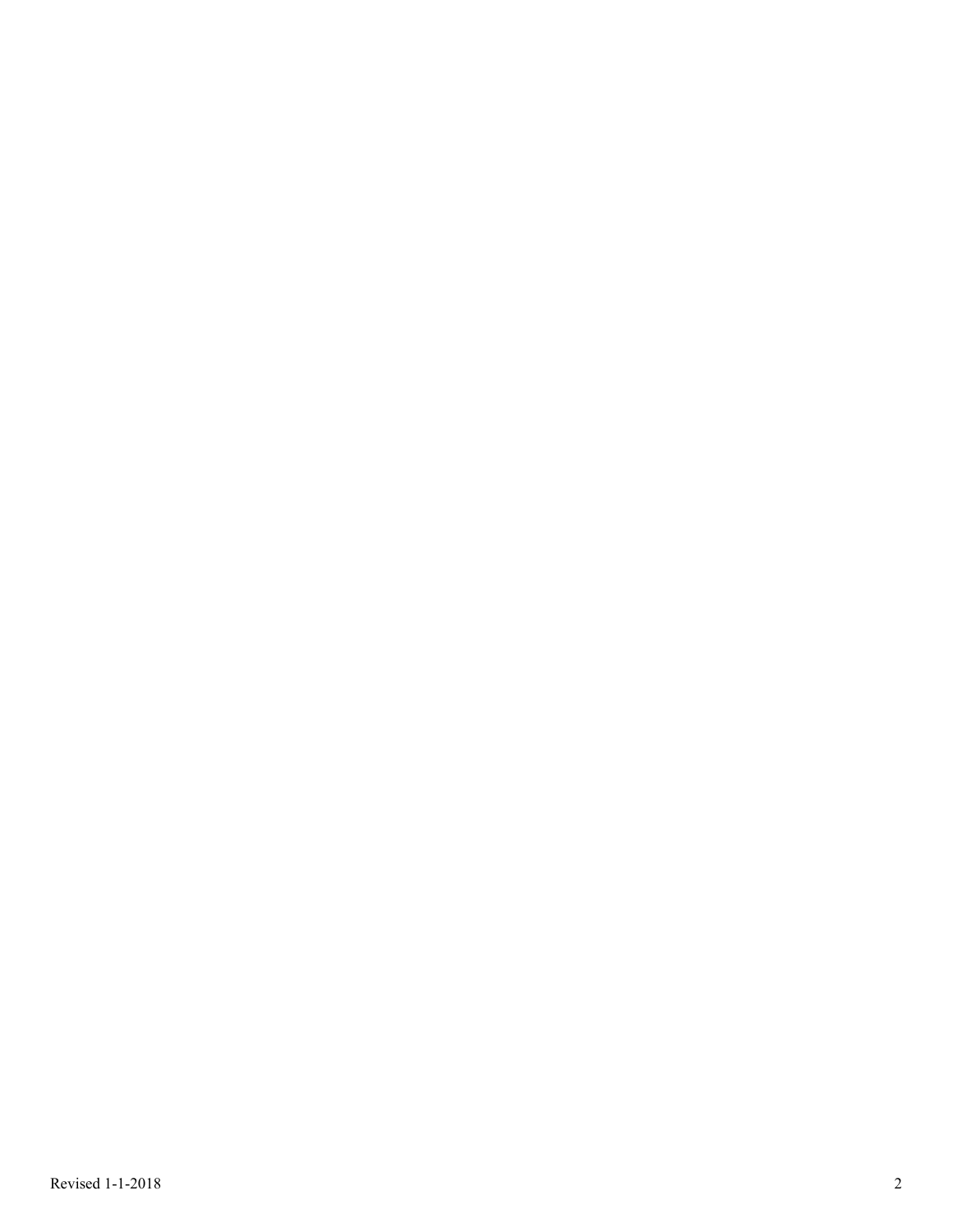## **USPC INSURANCE PLAN**

The USPC maintains liability and accident/medical coverage for our activities throughout the country. A portion of member dues is utilized to pay these premiums. The office fee charged for each location used for Pony Club activities also goes toward payment of these premiums.

#### **WHO IS COVERED?**

#### **GENERAL LIABILITY:**

The United States Pony Clubs, Inc. and/or its Individual Registered Member Clubs/Centers, Regions and Regional Officers, Member Board of Governors, Committee Members, Volunteers, Regional Supervisors, District Commissioners, National Examiners, Advisors, Individual Members, Technical Delegates, Judges, employees and instructors are all covered for Liability while acting within their capacity as such, under the direction of the national organization or an insured region or affiliated club.

Coverage can be extended to landowners/locations and locations on which a Pony Club activity takes place. This coverage only protects the landowner for liability incurred as a direct result of a "covered activity." Specialty Program Insurors (SPI) must be provided with a list of names of the owners of any properties your Region/Club will hold an activity on during the calendar year. **Landowners/ Lessors not listed will not have coverage.** An officer of the club must have submitted the name and complete mailing address of the landowner, the location of the property if different, the date and a brief description of the activity **prior to that activity taking place**. This can be accomplished by entering this information online at the USPC website. The online method requires a credit card payment. You may also add or change dates for a location recorded here. These listings are priced at \$20 per site annually. You will be able to print a proof of insurance at this online site for landowners who just want proof that your club has insurance to cover your club sponsored activities at his premises, and does not want additional coverage provided to them for any liability that may arise out of your club activities on his premises.

If your landowner requires they be added to the USPC policy as an additional insured, a certificate of insurance can also be printed from the online site. This is the situation where the landowner wants to be specifically added to the club policy so coverage is provided to them if a claim results from the club sponsored activities on their premises.

#### **ACCIDENT/ MEDICAL:**

USPC also carries Excess Medical/ Accidental Death & Dismemberment coverage for its registered youth and corporatemembers, which may be extended to cover accidents/ injuries to any adult volunteers and non-member participants with certain required paperwork. Again, the request to add this coverage must be completed and paid for prior to the activity taking place. **You must purchase this coverage for any event where non-members are participating** (for instance

an open clinic or horse show). This can be accomplished by completing the online Optional Medical/ Accident application located under the Parent/Volunteer tab on the USPC website.

USPC's premium rates are based on risks associated with the members riding. Adults riding as an escort on an official Pony Club trail ride, or a Pony Club instructor riding a horse during a mounted meeting would be considered normal volunteers, and would be covered by the standard Excess Medical/ AD&D insurance at a lower benefit level with some additional paperwork. Non-member volunteers riding during a regular mounted meeting (for instance, taking lessons along with the youth members or as a separate "adult" group) are not covered by the Excess Medical/ AD&D insurance. They would be considered "non-members" under these circumstances, and the club would need to obtain the extra Optional Medical coverage for \$28 per event day plus processing fee.

#### **WHAT IS COVERED?**

**Liability**–USPC's liability policy provides insurance protection for suits, claims, or judgements brought against The US Pony Clubs, any USPC Region, affiliated Club or member for alleged bodily injury or property damage sustained by third parties, and arising out of an approved, supervised Pony Club activity for which the insured is legally responsible. Dates of activities should be declared prior to all activities taking place.

**Excess Medical**–The Excess Medical/ AD &D insurance covers amounts in EXCESS of any other valid or collectible insurance in the event of an accidental bodily injury or death that occurs while participating in a registered USPC activity. The first such expense must be incurred by an Insured Person within 90 days after the date of the accident and all expenses must be incurred by the Insured Person within 52 weeks after the date of the accident.

#### **REGIONAL OFFICER D&O COVERAGE**

All Regional Supervisors and members of the Regional Council (includes DCs of all clubs) are covered by the Regional Directors  $\&$ Officers liability policy which provides protection against claims arising from alleged "wrongful acts" committed by insured Regional officers within the scope of their duties as such. An alleged "wrongful act" could be interpreted as many things, including but not limited to alleged: 1) rulebook, by-law violations; 2) error/ omission regarding officiating at a competition; 3) improper disqualification of a USPC member; 4) decisions that negatively affect membership. All of these examples could lead to demand for monetary or non-monetary relief.

#### WHAT IS A "COVERED ACTIVITY"?

Any club-scheduled educational activity to which the entire club or an entire segment of the club (for example, all D-3s) is invited is covered, even if during the meeting there might be only one rider in the ring at a particular time. If an instructor who normally teaches lessons at a club-scheduled activity also gives private lessons to Pony Club members outside of the club-scheduled meeting, the private lessons are NOT COVERED.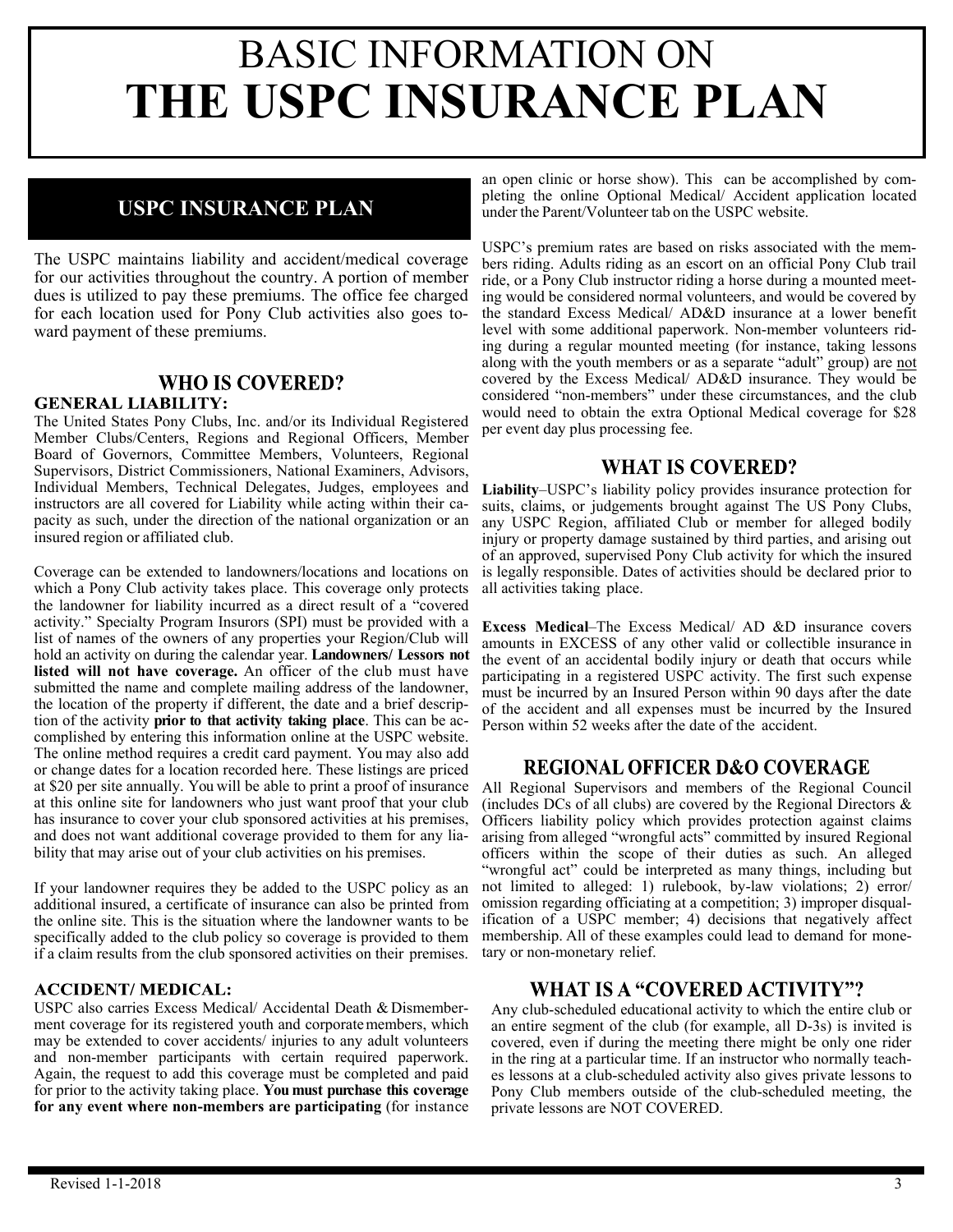#### **WHAT COMPANY ARE WE INSURED WITH AND WHAT ARE THE LIMITS OF COVERAGE?**

Liability -United States Pony Clubs, Inc., Regions and affiliated clubs coverage is written with ACE American Insurance Company. The General Liability limits are as follows:

- Each Occurrence . . . . . . . . . . . . . . . . . . . . .. . . . . . . .\$1,000,000
- General Aggregate (per event) . . . . . . . . . . . . . . . . . . \$2,000,000
- Products/Completed Operations Aggregate Limit . . .\$2,000,000

The following limits are sub-limits of and not in addition to the limits shown above:

- Personal & Advertising Injury Limit \$1,000,000 any one person
- Participant Liability . . . . . . . . . . . \$1,000,000 per occurrence *(Accident Insurance & Waiver required for Non-Members)*
- Fire Damage Limit . . . . . . . . . . . . . \$100,000 any one fire
- Property Damage Limit . .\$25,000 any one covered activity for property rented or loaned to you or in your care, custody, or control (Coverage provided on an Inland Marine Policy Form, \$250 per claim deductible)
- Horse Limit . .\$25,000 any one "horse" in your care, custody, or control (\$2,500 per claim deductible applies) \$50,000 in the aggregate per region for "horses" in your care, custody, or control
- Medical Payments . . . . . . . . . . . . . . . . . . . . . . . . . . . . . . .\$5,000 In addition, we have and Excess Liability policy in the amount of \$2,000,000 for each occurrence, \$2,000,000 Annual Aggregate. Coverage is written through ACE American Insurance Company. These policies are effective from December 31, to December 31, of each year.

**Excess Medical**–The National Union Fire Insurance Company covers the Excess Medical/ AD & D, and is effective from January 1, to December 31, of each year. Benefit limits are as follows for USPC youth and corporate members and volunteers:

|                                                                                                                                                                                                 | Members Volunteers |
|-------------------------------------------------------------------------------------------------------------------------------------------------------------------------------------------------|--------------------|
| Accidental Death & Dismemberment \$5,000                                                                                                                                                        | \$5,000            |
| Accident Medical Expense \$25,000                                                                                                                                                               | \$10,000           |
|                                                                                                                                                                                                 |                    |
| Excess with $\ldots$ $\ldots$ $\ldots$ $\ldots$ $\ldots$ $\ldots$ $\ldots$ $\ldots$ $\ldots$ $\ldots$ $\ldots$ $\ldots$ $\ldots$ $\ldots$ $\ldots$ $\ldots$ $\ldots$ $\ldots$ $\ldots$ $\ldots$ |                    |
| Dental Maximum (per sound, natural tooth) .\$250                                                                                                                                                |                    |
| Aggregate Limit per Accident \$1,000,000                                                                                                                                                        |                    |

Certain exclusions apply to this medical coverage; more information may be obtained by contacting SPI at 800-338-3313.

**Regional D&O**–This policy is written by the Great American Insurance Company, with limits as follows:

Each occurrence . . . . . . .\$1,000,000/ Aggregate . . .\$2,000,000

#### **WHAT IS NOT COVERED BY OUR INSURANCE?**

The policies specifically exclude activities involving rodeo, racing and jousting; mechanically operated amusement devices, fire works, bodily injury or property damage arising out of the rendering or failure to render of any professional services; bodily injury or property

damage arising out of the ownership, maintenance, use or entrustment to others of any auto owned or operated by or rented or loaned to an insured (this includes operation and loading or unloading); and bodily injury or property damage due to the selling, distributing, serving or furnishing of any alcoholic beverage. Swimming is only allowed as part of a Tetrathlon rally or practice, or as a component of an organized camp. This is a brief summary; the policy gives the full exclusion details.

If your club is hosting a used tack sale, it is required that you give everyone who purchases tack a disclaimer that states clearly your club is not warranting the safety and condition of the tack, either now or in the future.

The Regional D&O policy DOES NOT provide coverage for:

- Bodily injury and/or property damage (covered by the GL policy)
- Breach of contract
- Club level officers (club can purchase their own D&O policy)
- Intentional errors or omissions
- Criminal acts
- Directors & Officers while not acting within the scope of their duties for the USPC

#### **WOULD FAILURE TO POLICE SAFETY INTERFERE WITH OUR COVERAGE?**

USPC's accident coverage requires that participants wear approved headgear and footwear. Failure to do so could affect the coverage. Medical releases are required to be renewed annually so the most up -to-date information is available on the child. Liability claims arising from a failure to utilize safety procedures could have an effect on coverage in the future.

#### **WHEN DOES COVERAGE BEGIN & END FOR MEMBERS?**

Liability coverage begins for new clubs as of the date a completed application is received by the National Office. All fees will be due within 30 days of official registration by the USPC Board of Governors.

Excess medical coverage begins upon receipt of the registration sheet and new membership fees at the National Office. It is ESSEN-TIAL that newly accepted members of a Club and all renewals be reported IMMEDIATELY to the National Office.

Coverage for members begins upon arrival at the site of the Pony Club activity, and ends with the conclusion of the activity for the day. **No liability or medical coverage is in force while a Pony Club member is driving, being driven, or riding to or from a Pony Club activity.**

#### **WHERE DO I FIND THE FORMS?**

The USPC Insurance packet is available as a pdf file early each year to all DCs/CAs and RSs. All of the contents of the USPC Insurance Packet are available at the ponyclub.org website.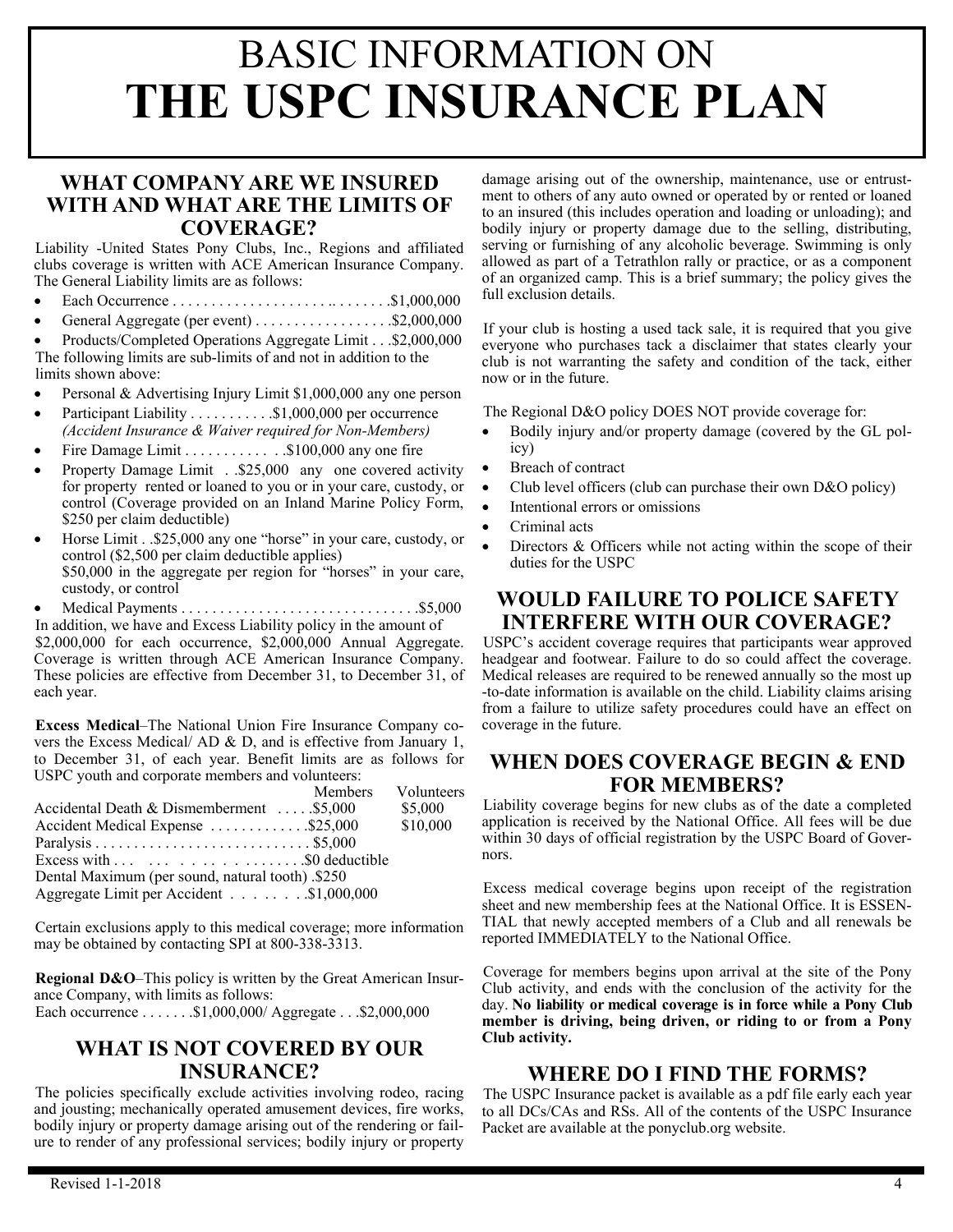### **HOW DO I GET COVERAGE FOR OUR PC MEETINGS?**

Any official meeting that is on your Club's schedule and fits the description of an "approved" Pony Club activity will automatically be covered by USPC's liability insurance. It is **MANDATORY** that you add the property owner to USPC's master list of property owners and locations annually, before any Pony Club activities take place on that property, using the "List of Locations and Landowners" form. If an activity will take place on several pieces of property, each owner and property must be listed. Off site Center activities also must be listed. There is a \$20.00 USPC office processing fee per property and this must be completed prior to the activity taking place. It is necessary to list the sites of both mounted and unmounted meetings.

This must be done by using the online system at the USPC website. Dates of all meetings at a location must be listed on the form. Dates can be listed generally, such as "every Saturday from February through November" provided that all dates the property is to be used are recorded in advance. *Our premium is based in part on the number of days insured, so requesting coverage for every day of the year will not be accepted.* Dates may be added for activities directly at the online site.

### **WHAT ABOUT NON-MEMBERS RIDING IN OUR LESSONS?**

If your lesson is going to involve non-Pony Club members (for instance, a schooling day, open to the general public), you will need to list the property and landowner on your "List of Locations and Landowners for Pony Club Activities" form, as well as indicate the date and description to SPI.

In addition, you must obtain the Optional Accident insurance available through SPI directly, for \$28 per day. This will extend the excess medical/ AD & D coverage to the non-Pony Club participants in your activity. This coverage is available online from the link under "Insurance" then "Optional Accident."

**All non-Pony Club members (or parents on their behalf) must complete the Non-Member Waiver & Release Form prior to participating in any fundraiser or approved US Pony Club activity. Failure to obtain Waivers for non-members could jeopardize liability protection. The Waiver form is available at www.ponyclub.org.**

Not all events can be covered by USPC's liability coverage. The underwriters base their estimates of our premium on risks associated with "normal" Pony Club activities, such as mounted meetings, rallies, etc. Activities outside of this "normal" range may not be covered and may require separate coverage. Any questions about fundraisers or potentially unusual activities should be directed to our service agents at SPI, **800-338-3313** daily 8:00 to 4:30 Monday to Friday, CST. **You may need to obtain additional coverage for Pony Club activities that are not "normal."**

### **WHAT ABOUT INSURING OUR FUNDRAISER?**

If your fundraiser is going to involve non-Pony Club members (for instance, a schooling horse show, open to the general public), you will need to list the property and landowner on your "List of Locations and Landowners for Pony Club Activities" form, as well as indicate the date and description to SPI.

In addition, you must obtain the Optional Accident insurance available through SPI directly, for \$28 per day. This will extend the excess medical/ AD & D coverage to the non-Pony Club participants in your activity. This coverage is available online from the link under "Insurance" then "Optional Accident."

**All non-Pony Club members (or parents on their behalf) must complete the Non-Member Waiver & Release Form prior to participating in any fundraiser or approved US Pony Club activity. Failure to obtain Waivers for non-members could jeopardize liability protection. The Waiver form is available at www.ponyclub.org.** 

PLEASE NOTE: If your fundraiser is a horse show or event sanctioned by the US Equestrian Federation, your club will need to obtain daily coverage in addition to USPC's general liability coverage. This coverage is available through SPI.

Not all events can be covered by USPC's liability coverage. The underwriters base their estimates of our premium on risks associated with "normal" Pony Club activities, such as mounted meetings, rallies, etc. Activities outside of this "normal" range may not be covered and may require separate coverage. Any questions about fundraisers or potentially unusual activities should be directed to our service agents at SPI, **800-338-3313** daily 8:00 to 4:30 Monday to Friday, CST. **You may need to obtain additional coverage for Pony Club activities that are not "normal."**

#### **HOW DO I GET COVERAGE FOR US EQUESTRIAN EVENTS?**

U.S. Equestrian sanctioned/sponsored events will need to have a separate application and premium charge. Contact SPI to get an application. Remember that US Equestrian Federation events are NOT automatically covered; you must buy a separate policy to cover these events.

#### **HOW LONG IS THE PROPERTY LIST GOOD?**

The "List of Locations and Landowners" must be submitted annually. Our insurance coverage expires on the last day of the calendar year. Throughout the year, your club may meet on the property multiple times for the one time office processing fee, but the date of each meeting must be reported in advance to the USPC Office and/ or directly to SPI.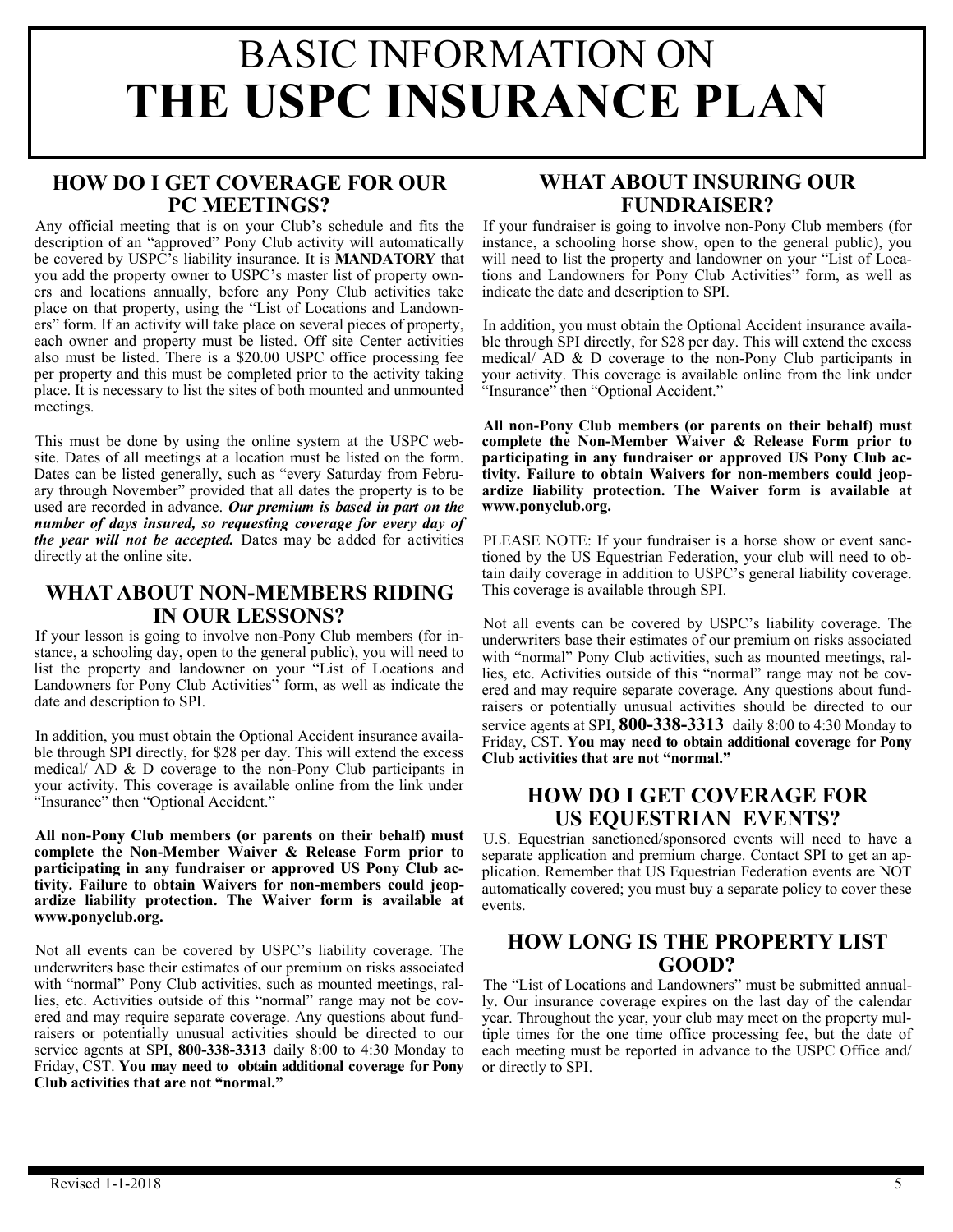## **HOW DO WE SHOW PROOF OF INSURANCE?**

You can print both proof of insurance or a certificate of insurance upon completion of your online registration of your landowners. This document will show the limits of insurance, policy dates, and description of the event specific to that landowner and location. Also available upon request is a simple proof of insurance which shows the limits of USPC's coverage but does not specifically add the landowner to the policy.

#### **WHY MUST WE LIST A LANDOWNER IF ANOTHER PONY CLUB ALREADY HAS THEM ON THEIR LOCATIONS AND LANDOWNERS LIST?**

We want to make sure all entities are provided coverage where and when needed. To be sure your landowner is covered, complete the "List of Locations and Landowners" form online.

#### **IF TWO PONY CLUBS ARE HAVING A JOINT MEETING (A RALLY, FOR INSTANCE) WHO SHOULD PROVIDE THE INSURANCE COVERAGE?**

If your club is hosting the meeting or Rally that means only Pony Club members will be participating. The host club will need to take out the List of Locations for Landowners. Each Pony Club Member is covered by medical insurance when they pay their Participating Membership dues to the National Office.

#### **IS COVERAGE PROVIDED FOR A PONY CLUB MEMBER RIDING OUTSIDE OF AN OFFICIAL CLUB ACTIVITY?**

No, USPC and Regional/Club/Center coverage (liability or medical) will not respond to claims arising outside of any Pony Club activities. In addition, the policy will not cover landowners or Pony Club members riding or using Landowners outside of a Pony Club activity.

## **WHOM DO I CALL AT SPI IF I HAVE A QUESTION OR PROBLEM?**

800-338-3313 or spi@ hwins. Com

#### **HOW DO I FIND OUT THE STATUS OF AN ACCIDENT/ MEDICAL CLAIM?**

Call AGI at 800-551-0824 or SPI at 800-338-3313

### **WHAT IF? WHAT IF? WHAT IF?**

It is virtually impossible to determine the outcome for "what if" claim scenarios until a claim happens. We hope that by giving you these guidelines, you will better understand the basics of the USPC and Region/Club policies. For specific situations, please contact Specialty Program Insurers. You may also email specific questions

to SPI at spi@hwins.com. **This summary is necessarily brief for the purposes of this handout. Please see the actual policy for all terms, conditions and exclusions.**

#### **REPORTING AND ACCIDENT OR OCCURENCE**

#### **WHO SUBMITS THE REPORT/CLAIM?**

The DC/CA (or RS in the case of a Regional Activity) should submit the Incident Report Form to the USPC Office for purposes of tracking annual accident and injury statistics. **The leader should fill out the "Supervisor Verification" section of the AIG Proof Of Loss Form, and give this to the injured party to complete and send in directly to Health Special Risk, Inc. (AIG). If the injured party is an adult volunteer (and not a USPC corporate member) the leader should also fill out the Adult Verification Form, which should be included when the injured party submits the claim to AIG.**

### **WHAT PAPERWORK NEEDS TO BE FILLED OUT?**

First, for any accident with injuries, the Incident Report Form should be submitted to USPC as soon as possible. This form will be forwarded to the USPC Safety Committee, which has been tracking riding injuries for USPC for a number of years for analysis.

Second, for any accident where a person is taken to the hospital/ emergency room, the Supervisor Verification section of the AIG Accident Claim form should be signed by the DC/CA and sent along to the hospital with the injured person, or given to their family. The doctor attending the injured person should sign this form. This form should then be sent to AIG within 20 days of the accident. The Accident Claim form will be held on file at the AIG office, and the injured person should then submit all Explanation of Benefits forms and Medical Bills showing any amounts not paid by their personal health insurance directly to AIG. **The claimant should keep copies of all documents for their personal records.**

Third, for any accident involving an adult volunteer, the Adult Verification Form (available at the USPC website) should be filled out and signed by the DC/CA or RS, verifying that the adult was acting on behalf of the USPC when injured. This form should be submitted along with the Proof of Loss form to AIG.

For any accidents involving a non-Pony Club member (for instance, a rider in your club's benefit horse show), the AIG Proof of Loss Form should be sent in within 20 days of the incident. Please make a note in the top margin that this is a "Non-Member" or "**Class II individual**."